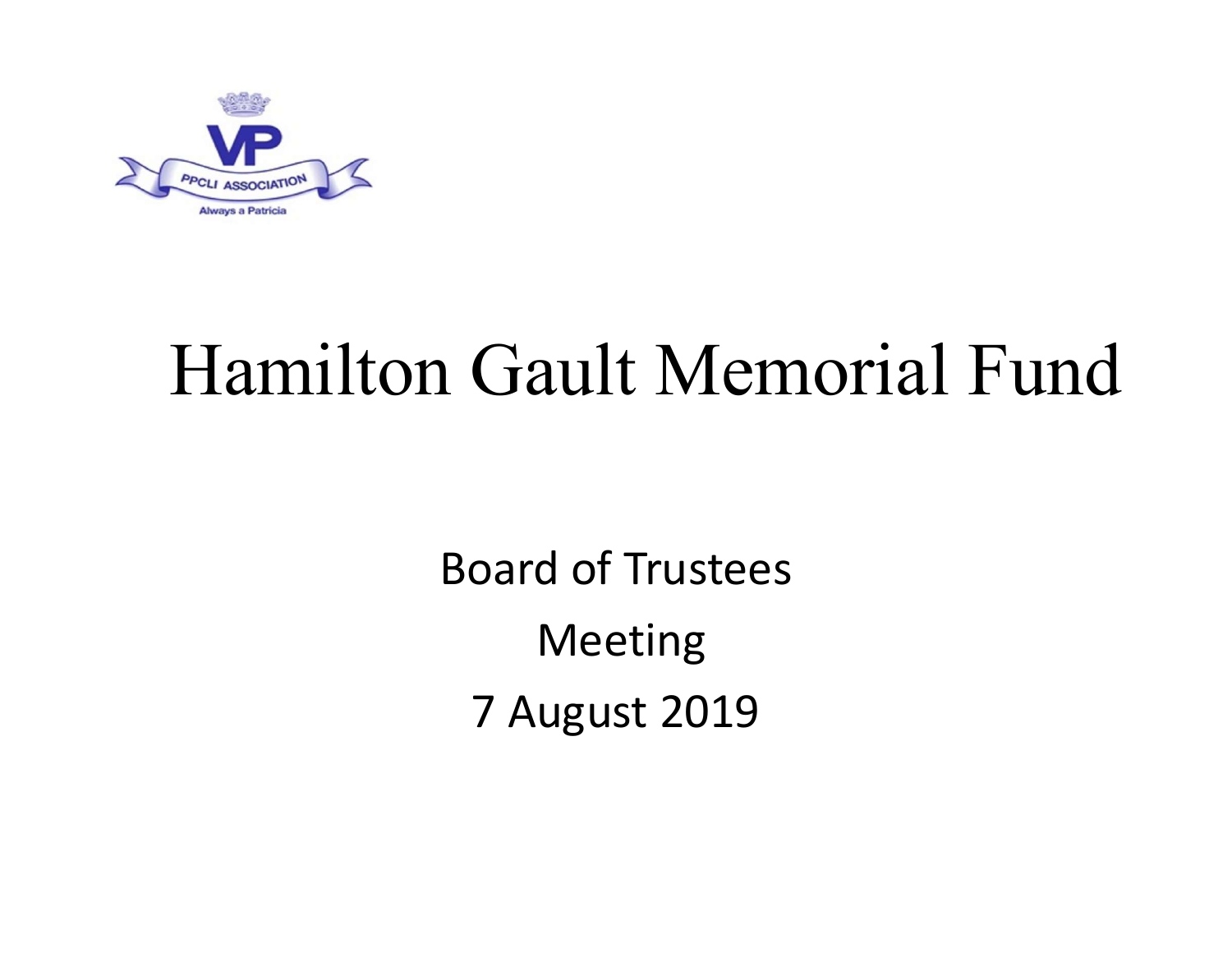

### Agenda

- 
- **2.** Opening Remarks from the Chair<br>
2. Opening Remarks from the Chair<br>
3. Approval of Agenda
- 
- Agenda<br>
3. Approval of Agenda<br>
4. Approval of Agenda<br>
4. Approval of BoT 25 May 2018 r Agenda<br>
1. Call to Order<br>
2. Opening Remarks from the Chair<br>
3. Approval of Agenda<br>
4. Approval of BoT 25 May 2018 minutes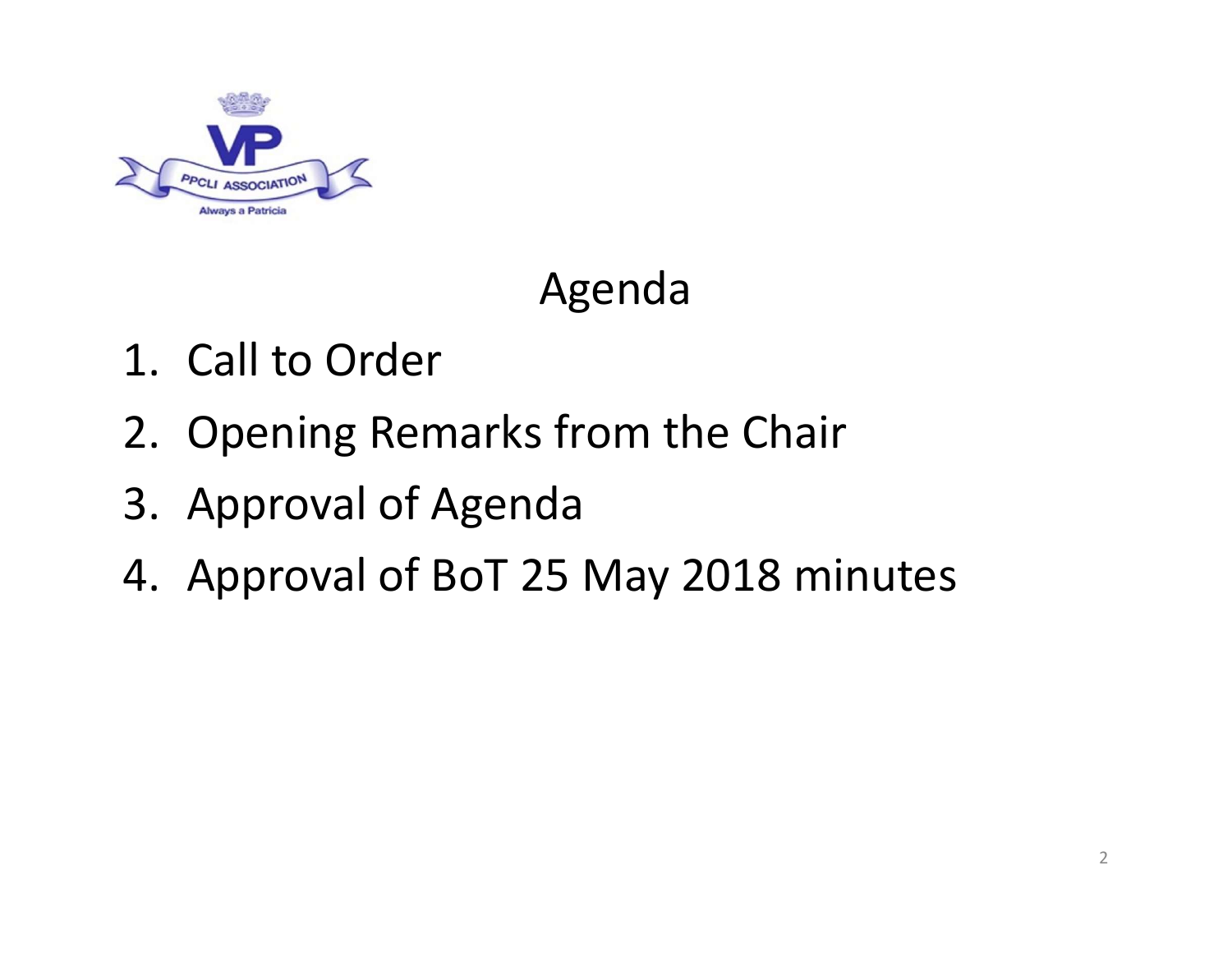#### 5. Financial Report



# Summary of HGMF Portfolio 5. Financial Report<br> **2018 Opening Balance** \$766,679<br>
2018 Closing Balance \$741,538<br>
2018 Closing Balance \$741,538<br>
2018 Closing Balance \$741,538<br>
2018 Closing Balance \$741,538 5. Financial Report<br> **2018 Opening Balance** \$766,679<br>
<br>
2018 Closing Balance \$741,538<br>
<br>
2018 Closing Balance \$741,538<br>
<br>
2018 Closing Balance \$741,538<br>
<br>
2018 Closing Balance \$754,538

- 
- 
- $\triangleright$  Portfolio decrease \$25,141 or 3.28%

- $\geq$  2018 minimum disbursement quota was \$27,621. We exceeded this for 2018. **THGIMF POTTOIIO**<br>
→ 2018 Opening Balance \$766,679<br>
→ 2018 Closing Balance \$741,538<br>
→ Portfolio decrease \$25,141 or 3.28%<br>
→ 2018 minimum disbursement quota was \$27,621. We<br>
exceeded this for 2018.<br>
→ 2019 minimum disbu
- $\geq 2019$  minimum disbursement quota is \$26,478
- 

 $\triangleright$  Increase of \$77,982 or 10.5%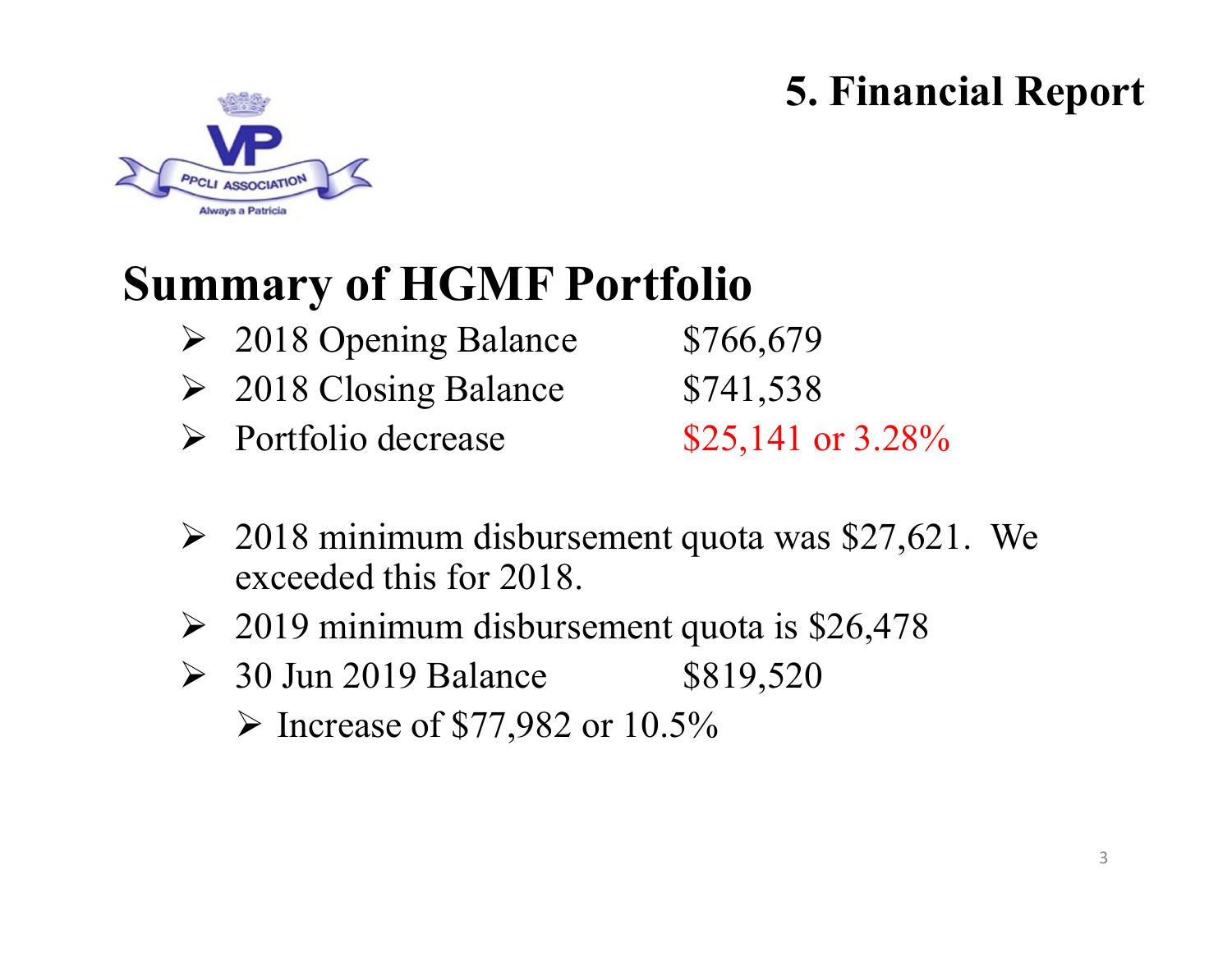#### 5. Financial Report



#### HGMF Income Statement as of 30 May 19

| Revenue                                    |           |
|--------------------------------------------|-----------|
| Donations - Tax Receipted                  | 13,826.91 |
| Donations - Canada Helps                   | 3,480.00  |
| PayPal Donations                           | 0.27      |
| Donations for Bursaries                    | 5,000.00  |
| <b>Total Revenue</b>                       | 22,307.18 |
| <b>TOTAL REVENUE</b>                       | 22,307.18 |
| <b>EXPENSE</b>                             |           |
| <b>Expense Accounts</b>                    |           |
| Fund Raising Expense                       | 144.35    |
| Cadet Support                              | 4,500.00  |
| Interest & Bank Charges                    | 22.86     |
| <b>Total General &amp; Admin. Expenses</b> | 4,667.21  |
| <b>TOTAL EXPENSE</b>                       | 4,667.21  |
| <b>NET INCOME</b>                          | 17,639.97 |

4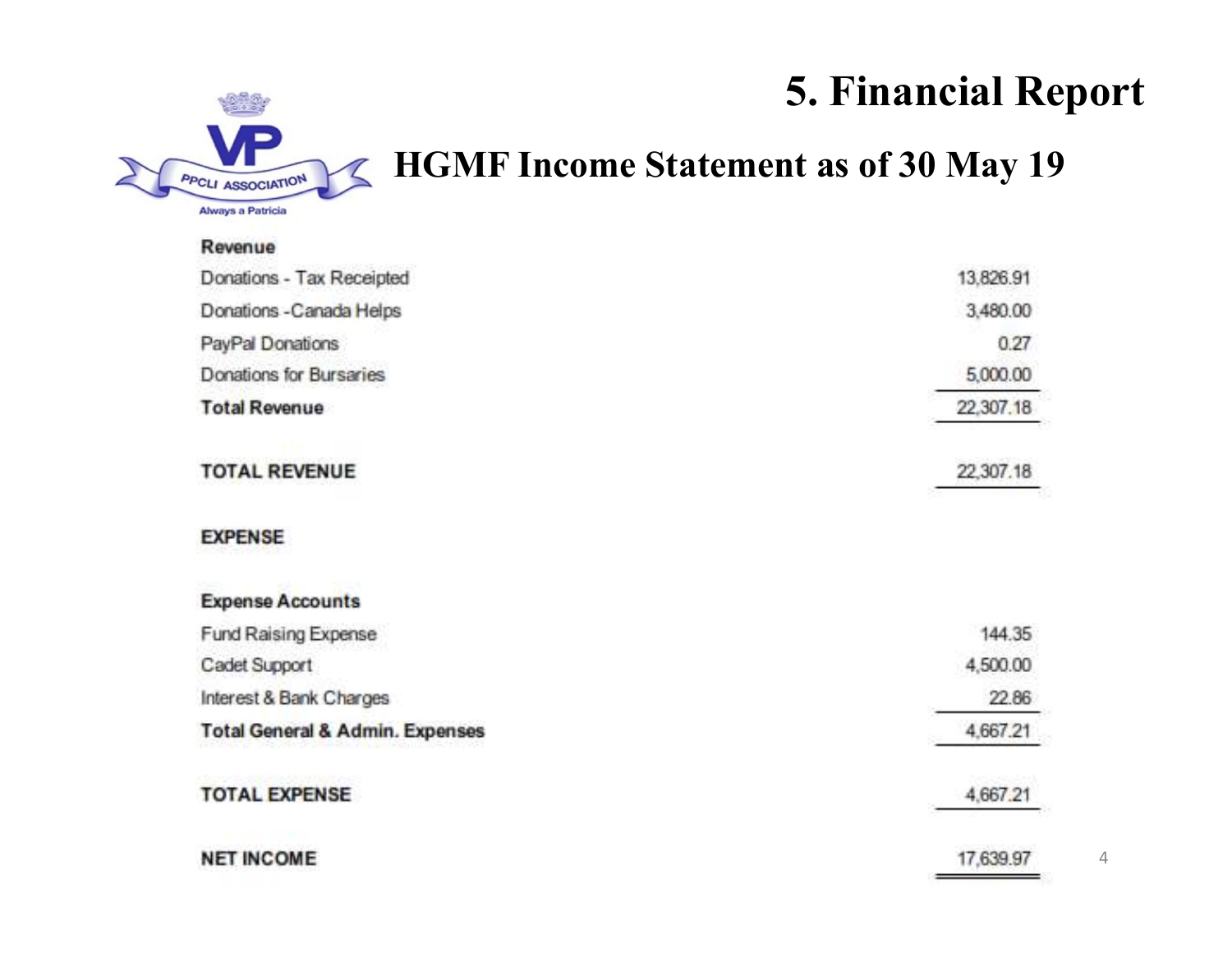

#### 5. Financial Report

#### HGMF as of 30 May 19

| <b>Current Assets</b>              |             |
|------------------------------------|-------------|
| Cash                               | 51,900.27   |
| Investment - Mutual Funds          | 767,348.58  |
| <b>Total Current Assets</b>        | 819,248.85  |
| <b>Total Assets</b>                | 819,248.85  |
| <b>TOTAL ASSET</b>                 | 819,248.85  |
| <b>LIABILITY</b>                   |             |
| Liabilities                        |             |
| Veterans And Families              | 3,810.00    |
| Ottawa Ottawa Memorial Maintenance | 100.00      |
| <b>Total Liabilities</b>           | 3,910.00    |
| <b>TOTAL LIABILITY</b>             | 3,910.00    |
| <b>EQUITY</b>                      |             |
| <b>Retained Earnings</b>           |             |
| Fund Balance                       | 797,698.88  |
| <b>Current Earnings</b>            | 17,639.97   |
| <b>Total Retained Earnings</b>     | 815,338.85  |
| <b>TOTAL EQUITY</b>                | 815, 338.85 |
| <b>LIABILITIES AND EQUITY</b>      | 819,248.85  |

5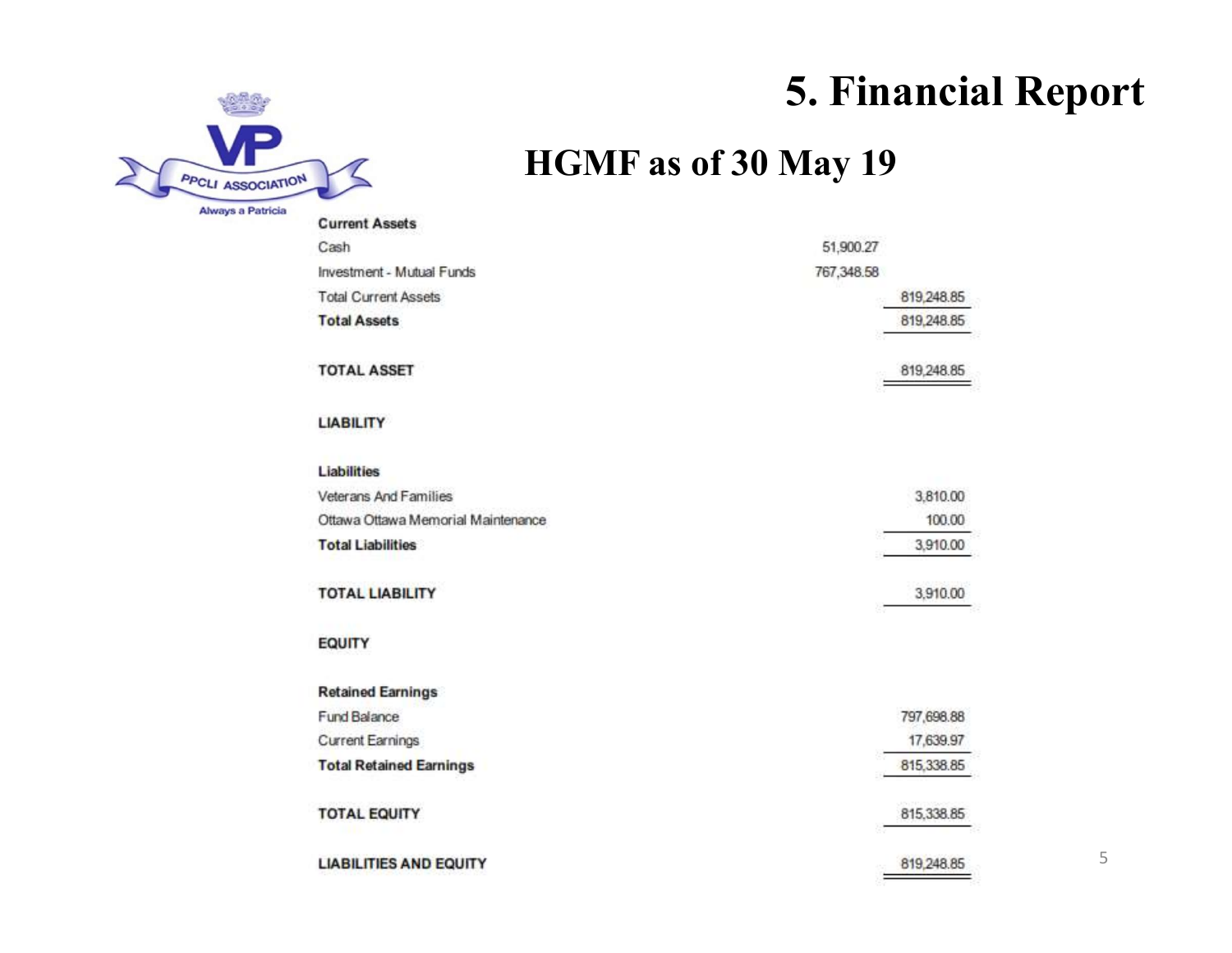

#### 6. Old Business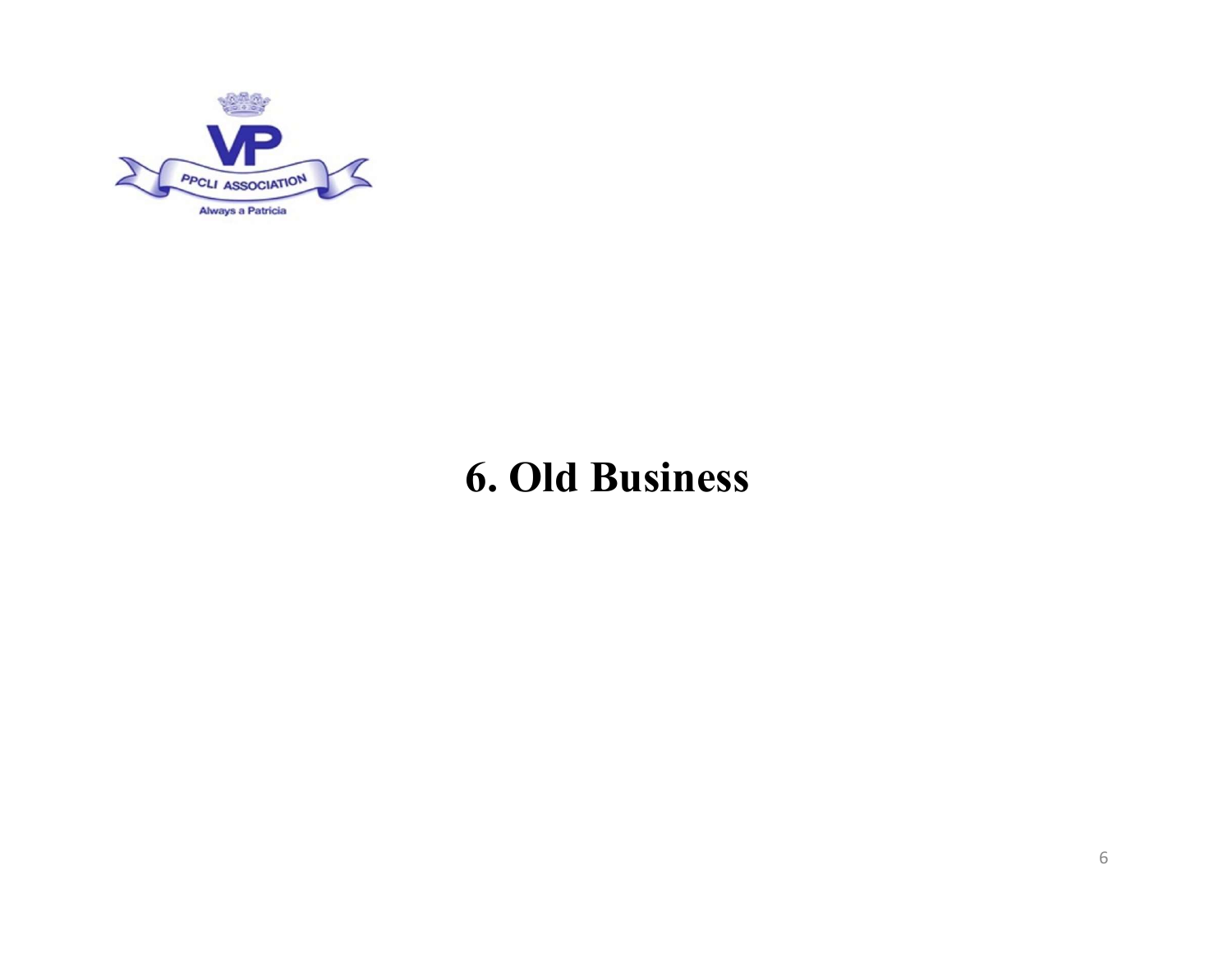#### 7. Updated HGMF Constitution



- Distributed February 2019
- CRA approved addition of
	- $\checkmark$  Mental Health and Suicide Awareness training
	- $\checkmark$  Home Modifications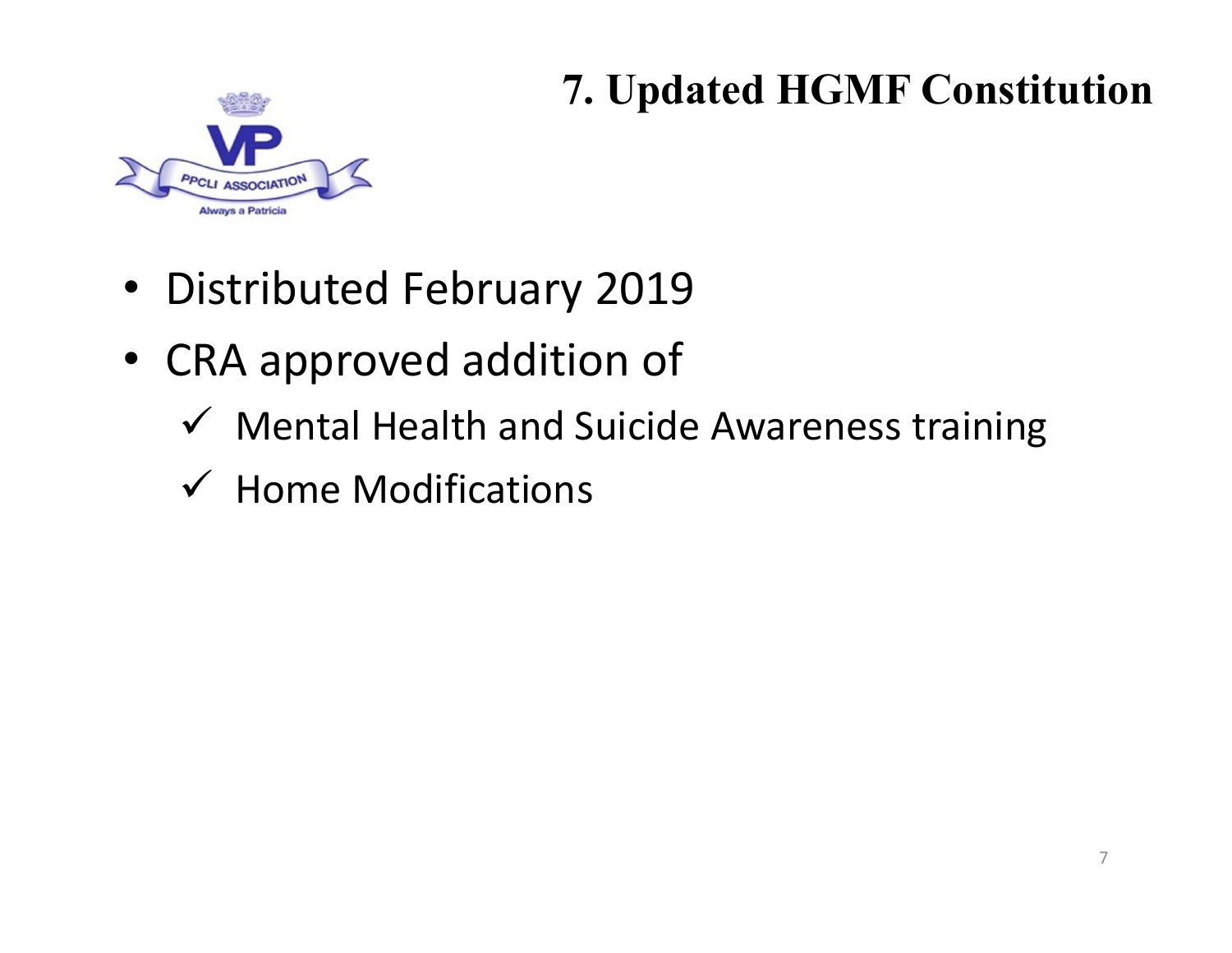

#### 8. Status of additional charitable objects

8. Status of additional charitable object<br>  $\sum_{n=0}^{\infty}$  May 19 – request for additional object<br>
faxed to CRA faxed to CRA

- 8. Status of additional charitable object<br>  $\geq 17$  May 19 request for additional object<br>  $\geq 1$  Aug 19 Case Officer assigned HGMF<br>
request<br>  $\geq$  CPA standard is respond with 120 days request
	- $\triangleright$  CRA standard is respond with 120 days
	- $\triangleright$  Anticipate response by end Sep 19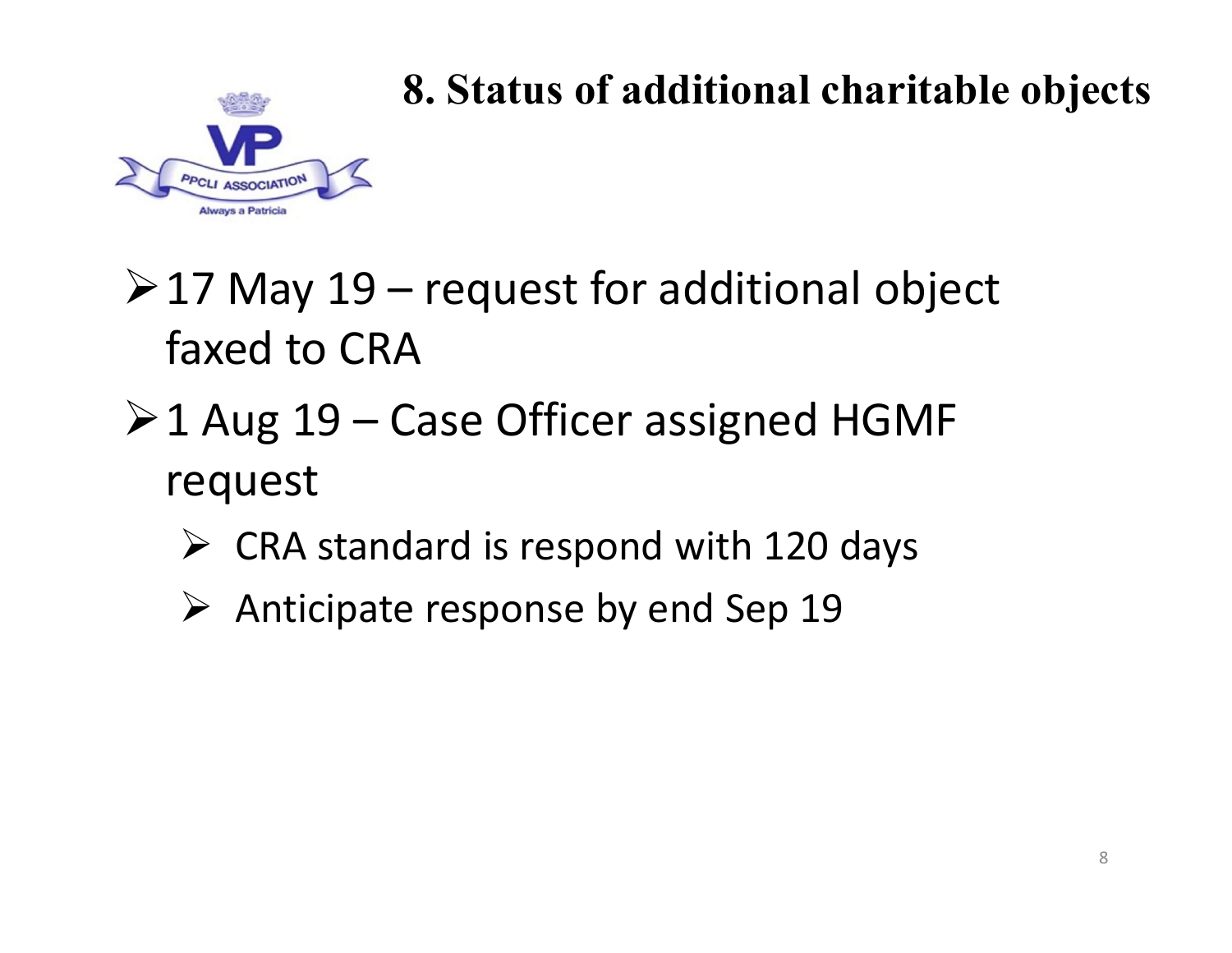#### 9. HGMF Unaudited review



• As distributed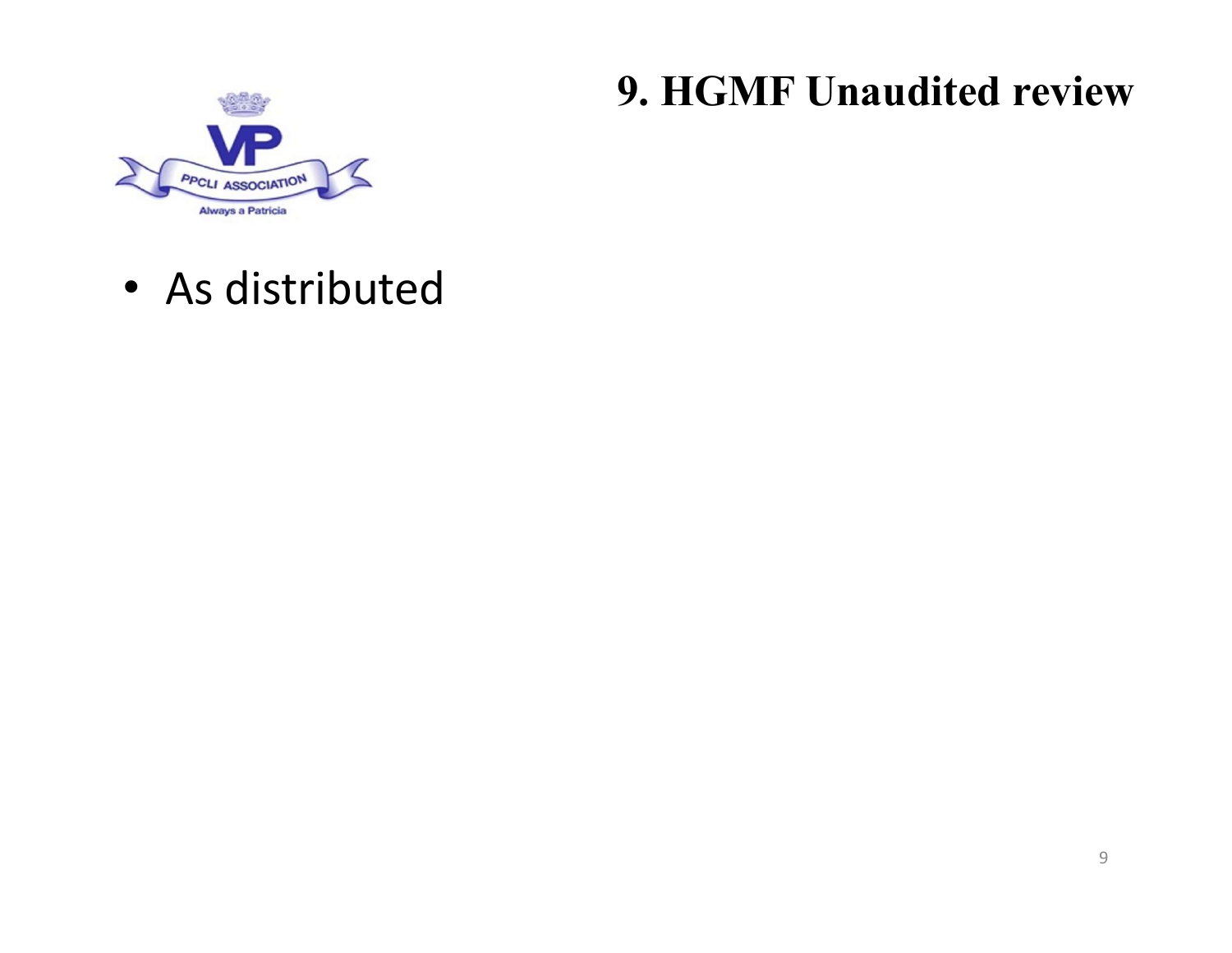# 10. HGMF Fundraising



| <b>10. HGMF Fundraising</b><br><b>PPCLI ASSOCIATION</b><br>Always a Patricia                                                                                |                                                                                                                                                                                                                                                                                                                                                                                                                                   |                |                |                                                                                                                                                                                                                                                                                                                         |       |  |
|-------------------------------------------------------------------------------------------------------------------------------------------------------------|-----------------------------------------------------------------------------------------------------------------------------------------------------------------------------------------------------------------------------------------------------------------------------------------------------------------------------------------------------------------------------------------------------------------------------------|----------------|----------------|-------------------------------------------------------------------------------------------------------------------------------------------------------------------------------------------------------------------------------------------------------------------------------------------------------------------------|-------|--|
|                                                                                                                                                             | Total funds donated or transferred to the HGMF during the period 2016 to present :<br>2019 as of 30<br>2016<br>2017<br>2018<br><b>Avg</b>                                                                                                                                                                                                                                                                                         |                |                |                                                                                                                                                                                                                                                                                                                         |       |  |
|                                                                                                                                                             |                                                                                                                                                                                                                                                                                                                                                                                                                                   |                |                | <b>May</b>                                                                                                                                                                                                                                                                                                              |       |  |
| <b>Donations</b>                                                                                                                                            | 24,190                                                                                                                                                                                                                                                                                                                                                                                                                            | 13,067         | 12,323         | 9,220                                                                                                                                                                                                                                                                                                                   | 9,690 |  |
| <b>Casino Fund</b><br>transfer to HGMF                                                                                                                      | 5,000                                                                                                                                                                                                                                                                                                                                                                                                                             | 5,000          | 5,000          | 5,000                                                                                                                                                                                                                                                                                                                   | 5,000 |  |
| Cash in investments                                                                                                                                         | 14,315                                                                                                                                                                                                                                                                                                                                                                                                                            | $\overline{0}$ | $\overline{0}$ | $\overline{0}$                                                                                                                                                                                                                                                                                                          | N/A   |  |
| Grants                                                                                                                                                      | $\overline{0}$                                                                                                                                                                                                                                                                                                                                                                                                                    | 17,500         | $\overline{0}$ | 8,087                                                                                                                                                                                                                                                                                                                   | N/A   |  |
| $\geq 2016$ donation includes \$10,350 privately raised by Mike Wind. Not included in<br>average<br>$\sim$ $\sim$ $\sim$ $\sim$ $\sim$ $\sim$ $\sim$ $\sim$ | $\begin{array}{ccc}\n\mathbf{A} & \mathbf{A} & \mathbf{A} & \mathbf{A} & \mathbf{A} & \mathbf{A} & \mathbf{A} & \mathbf{A} & \mathbf{A} & \mathbf{A} & \mathbf{A} & \mathbf{A} & \mathbf{A} & \mathbf{A} & \mathbf{A} & \mathbf{A} & \mathbf{A} & \mathbf{A} & \mathbf{A} & \mathbf{A} & \mathbf{A} & \mathbf{A} & \mathbf{A} & \mathbf{A} & \mathbf{A} & \mathbf{A} & \mathbf{A} & \mathbf{A} & \mathbf{A} & \mathbf{A} & \math$ |                |                | $\bullet$ 1,000,000 44,000 $\bullet$ 41,000 $\bullet$ 41,000 $\bullet$ 41,000 $\bullet$ 41,000 $\bullet$ 41,000 $\bullet$ 41,000 $\bullet$ 41,000 $\bullet$ 41,000 $\bullet$ 41,000 $\bullet$ 41,000 $\bullet$ 41,000 $\bullet$ 41,000 $\bullet$ 41,000 $\bullet$ 41,000 $\bullet$ 41,000 $\bullet$ 41,000 $\bullet$ 41 |       |  |

- $\geq 2016$  donation includes \$10,350 privately raised by Mike Wind. Not included in average
- $\triangleright$  As of 30 May 2019, we have raised \$9,220 or 41.9 % of the 2019 goal.
- $\triangleright$  We must increase fundraising or reduce what we support!!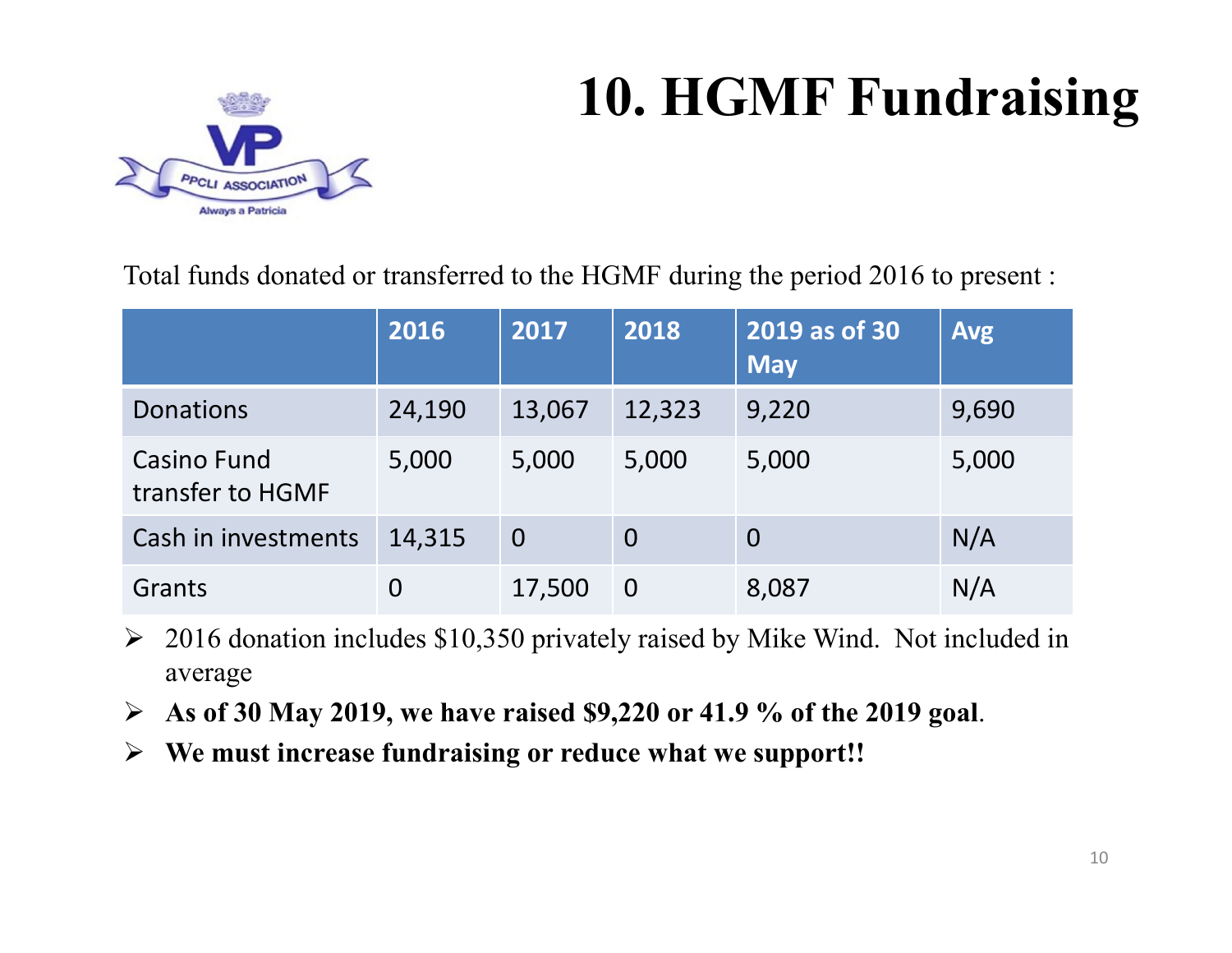## 11. 2020 HGMF Budget



| <b>11. 2020 HGMF Budget</b><br>5<br>HOITAI<br><b>HGMF</b><br>Revenue<br>\$10,000<br>Donations - Tax Receipted (Note 2)<br>\$5,000<br>Donations - Non-Tax Receipted (Note 2)<br>\$20,000<br>Grants - Tax Receipted (Note 3)<br>\$0<br>2018 Investment Income (Note 4)<br>Total Revenue (Note 2)<br>\$35,000<br>Disbursements<br>Administration<br>\$4,000<br>Accounting/Audit Fees (Projected)<br>\$3,000<br>Travel/Directors/Bursary Adjudication<br>\$200<br><b>Fund Raising Expense</b><br>\$60<br><b>Interest and Bank Charges</b><br>\$1,000<br>Miscellaneous<br><b>Museum Donation</b><br>\$5,000<br>Memorial Maintenance<br>\$16,000<br><b>Student Bursaries (Note 5)</b><br>\$5,000<br>Cadet Support<br><b>Veterans and Family Support</b><br>\$1,500<br>\$20,000<br>Veterans Suicide Awareness<br><b>Total Disbursements</b><br>\$55,760<br>$-$20,760$<br>Revenue over Expenditures |        |  |  |
|---------------------------------------------------------------------------------------------------------------------------------------------------------------------------------------------------------------------------------------------------------------------------------------------------------------------------------------------------------------------------------------------------------------------------------------------------------------------------------------------------------------------------------------------------------------------------------------------------------------------------------------------------------------------------------------------------------------------------------------------------------------------------------------------------------------------------------------------------------------------------------------------|--------|--|--|
|                                                                                                                                                                                                                                                                                                                                                                                                                                                                                                                                                                                                                                                                                                                                                                                                                                                                                             |        |  |  |
|                                                                                                                                                                                                                                                                                                                                                                                                                                                                                                                                                                                                                                                                                                                                                                                                                                                                                             |        |  |  |
|                                                                                                                                                                                                                                                                                                                                                                                                                                                                                                                                                                                                                                                                                                                                                                                                                                                                                             |        |  |  |
|                                                                                                                                                                                                                                                                                                                                                                                                                                                                                                                                                                                                                                                                                                                                                                                                                                                                                             |        |  |  |
|                                                                                                                                                                                                                                                                                                                                                                                                                                                                                                                                                                                                                                                                                                                                                                                                                                                                                             | tricia |  |  |
|                                                                                                                                                                                                                                                                                                                                                                                                                                                                                                                                                                                                                                                                                                                                                                                                                                                                                             |        |  |  |
|                                                                                                                                                                                                                                                                                                                                                                                                                                                                                                                                                                                                                                                                                                                                                                                                                                                                                             |        |  |  |
|                                                                                                                                                                                                                                                                                                                                                                                                                                                                                                                                                                                                                                                                                                                                                                                                                                                                                             |        |  |  |
|                                                                                                                                                                                                                                                                                                                                                                                                                                                                                                                                                                                                                                                                                                                                                                                                                                                                                             |        |  |  |
|                                                                                                                                                                                                                                                                                                                                                                                                                                                                                                                                                                                                                                                                                                                                                                                                                                                                                             |        |  |  |
|                                                                                                                                                                                                                                                                                                                                                                                                                                                                                                                                                                                                                                                                                                                                                                                                                                                                                             |        |  |  |
|                                                                                                                                                                                                                                                                                                                                                                                                                                                                                                                                                                                                                                                                                                                                                                                                                                                                                             |        |  |  |
|                                                                                                                                                                                                                                                                                                                                                                                                                                                                                                                                                                                                                                                                                                                                                                                                                                                                                             |        |  |  |
|                                                                                                                                                                                                                                                                                                                                                                                                                                                                                                                                                                                                                                                                                                                                                                                                                                                                                             |        |  |  |
|                                                                                                                                                                                                                                                                                                                                                                                                                                                                                                                                                                                                                                                                                                                                                                                                                                                                                             |        |  |  |
|                                                                                                                                                                                                                                                                                                                                                                                                                                                                                                                                                                                                                                                                                                                                                                                                                                                                                             |        |  |  |
|                                                                                                                                                                                                                                                                                                                                                                                                                                                                                                                                                                                                                                                                                                                                                                                                                                                                                             |        |  |  |
|                                                                                                                                                                                                                                                                                                                                                                                                                                                                                                                                                                                                                                                                                                                                                                                                                                                                                             |        |  |  |
|                                                                                                                                                                                                                                                                                                                                                                                                                                                                                                                                                                                                                                                                                                                                                                                                                                                                                             |        |  |  |
|                                                                                                                                                                                                                                                                                                                                                                                                                                                                                                                                                                                                                                                                                                                                                                                                                                                                                             |        |  |  |
|                                                                                                                                                                                                                                                                                                                                                                                                                                                                                                                                                                                                                                                                                                                                                                                                                                                                                             |        |  |  |
|                                                                                                                                                                                                                                                                                                                                                                                                                                                                                                                                                                                                                                                                                                                                                                                                                                                                                             |        |  |  |
|                                                                                                                                                                                                                                                                                                                                                                                                                                                                                                                                                                                                                                                                                                                                                                                                                                                                                             |        |  |  |
|                                                                                                                                                                                                                                                                                                                                                                                                                                                                                                                                                                                                                                                                                                                                                                                                                                                                                             |        |  |  |
|                                                                                                                                                                                                                                                                                                                                                                                                                                                                                                                                                                                                                                                                                                                                                                                                                                                                                             |        |  |  |
|                                                                                                                                                                                                                                                                                                                                                                                                                                                                                                                                                                                                                                                                                                                                                                                                                                                                                             |        |  |  |
|                                                                                                                                                                                                                                                                                                                                                                                                                                                                                                                                                                                                                                                                                                                                                                                                                                                                                             |        |  |  |
|                                                                                                                                                                                                                                                                                                                                                                                                                                                                                                                                                                                                                                                                                                                                                                                                                                                                                             |        |  |  |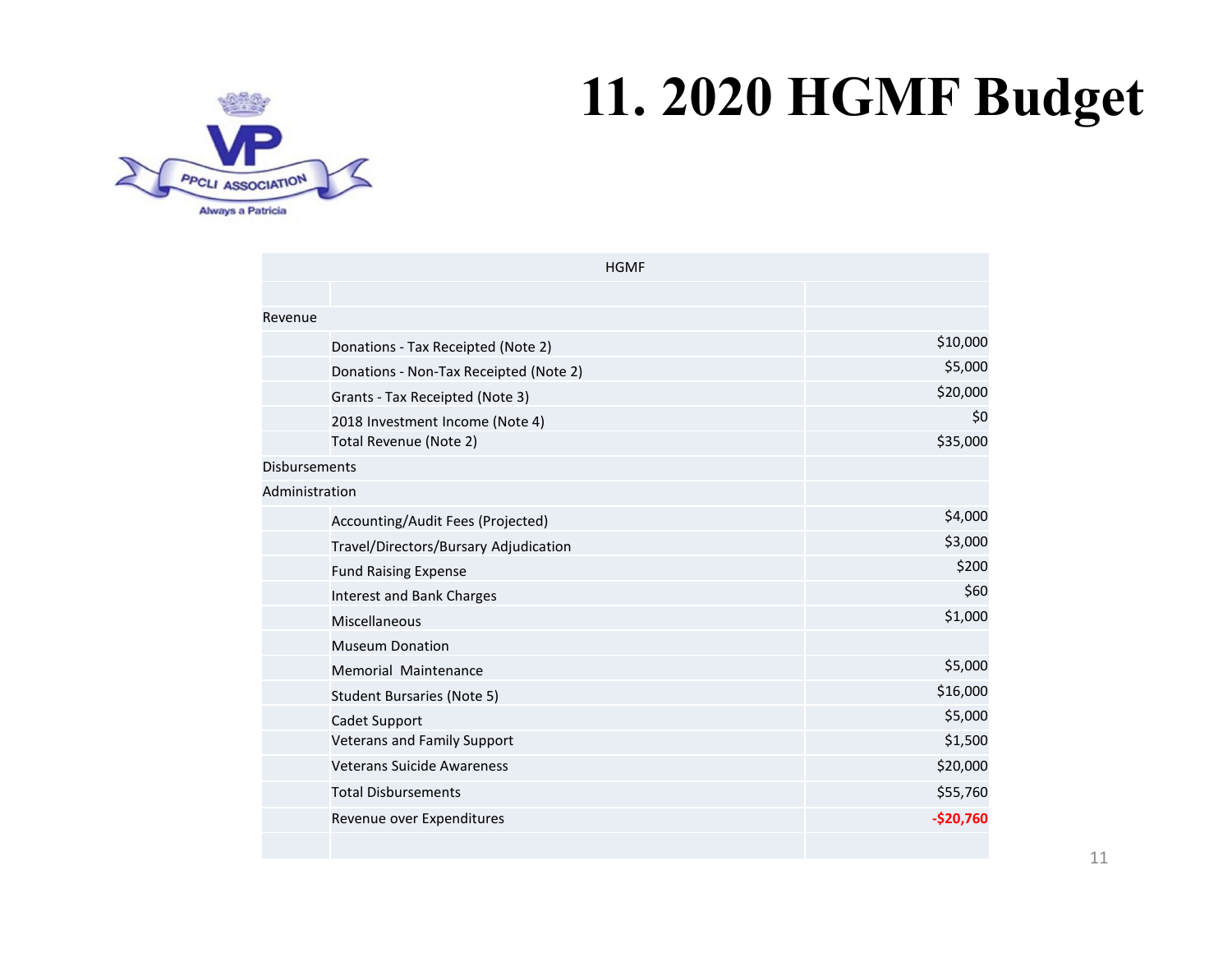# 11. 2020 HGMF Budget



Notes:

2. Donations will be applied to enhance in-year programs.

3. Amount indicated is requests to various agencies for grants in support of Mental Health and Suicide Awareness workshops. If funds are not received workshops should be reduced accordingly. Costs for two workshops is \$15,000 and \$5,000 for Applied Suicide Intervention Skills Training (ASIST).

4. Unrealized gain from HGMF investments for 2018 was -\$25,141. There is no investment income available. HGMF BoT to decide whether there is a requirement to cash out some investments to meet overall program expenses.

5. Donations of \$5,000 to HGMF for Bursaries from Casino Account will bring the total available for bursaries to \$21,000.

#### Comments:

HGMF. The lack of investment income in 2018 has resulted in significantly reduced income for the HGMF. This is compounded by a reduced estimate of donations to the HGMF based on 2018 results. The HGMF have the option of cashing out some investments to meet the shortfall; however, it is recommended that this decision should be deferred until early 2020 and be based on the cash balance in the HGMF at the end of 2019. The alternative is to reduce the amount allocated to Student Bursaries and/or Veterans Suicide Awareness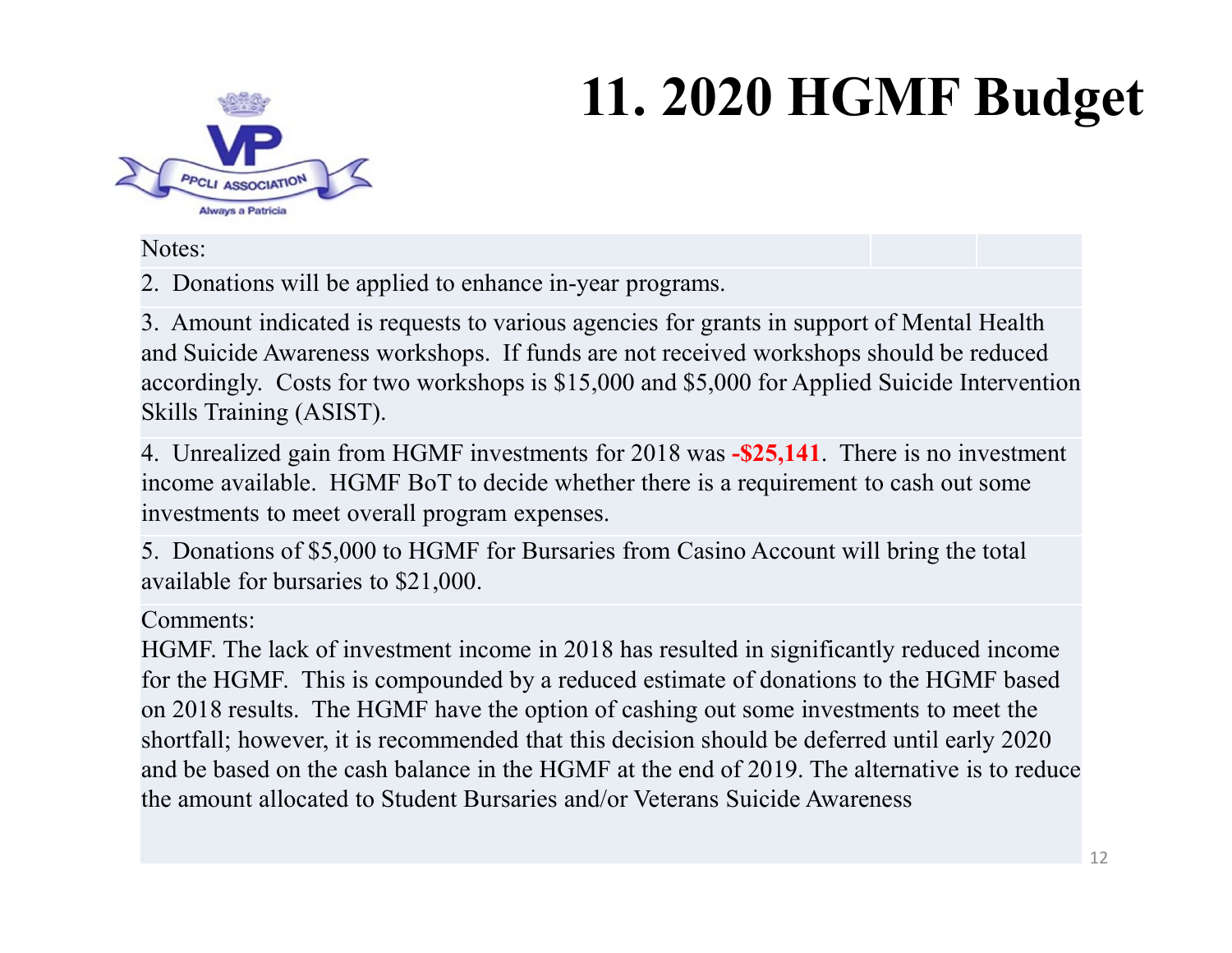